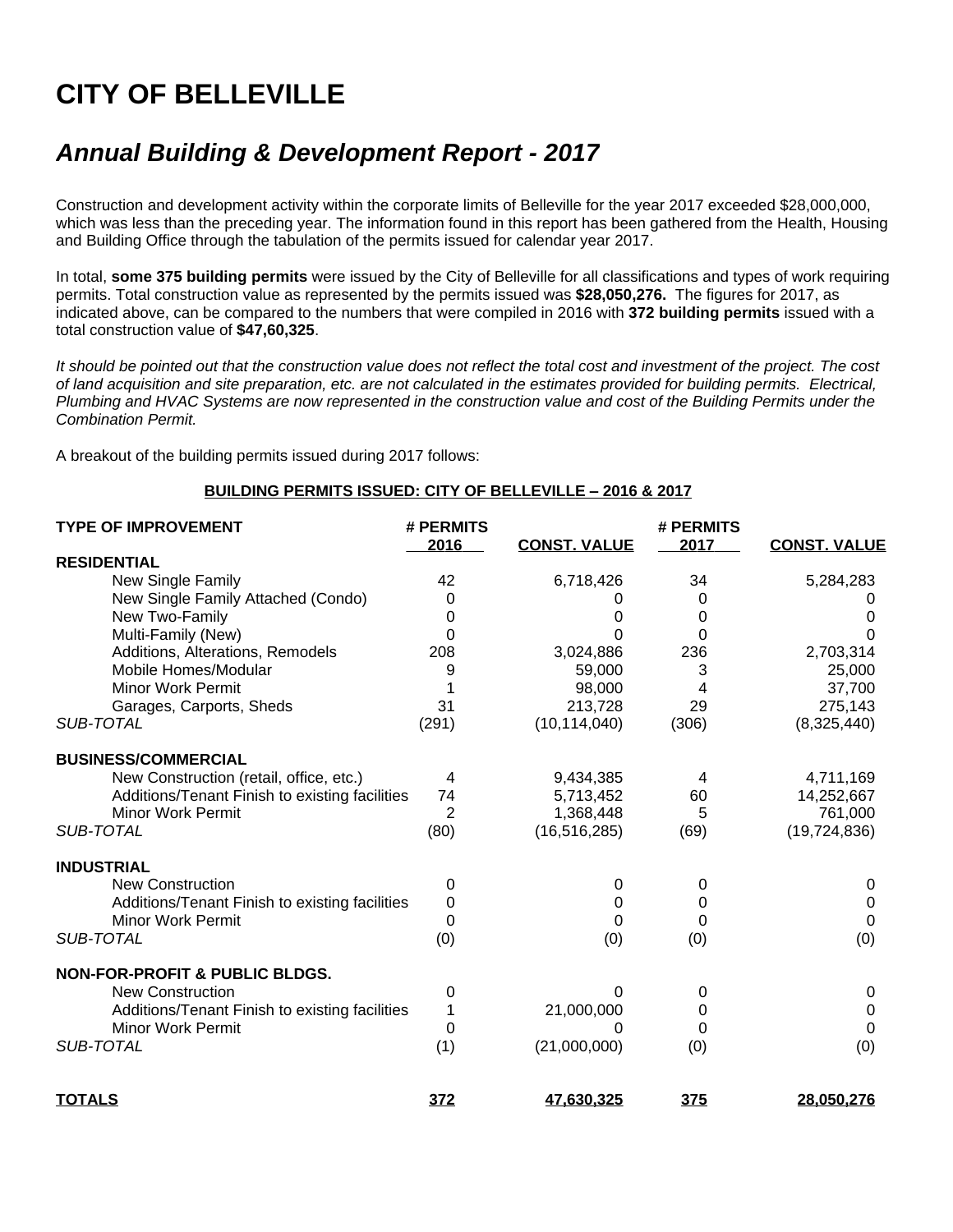## **NEW HOUSING STARTS & SUBDIVISION DEVELOPMENT APPROVALS**

As noted from the summary report of building activity on the preceding page, the majority of permits issued (236) were for improvements to residential properties with 34 permits issued for new single family homes. This compares to 42 new housing starts in 2016, 11 new housing starts in 2015 and 28 new housing starts in 2014. The majority of new home construction within the corporate limits of Belleville over the past few years has occurred within Green Mount Commons, The Orchards, and Maple Hill.

One of the top priorities of the City Administration is to encourage development within the corporate limits and to promote annexation of undeveloped property. New residential construction occurring in Belleville over the past few years is summarized in the following chart.

## **NEW HOUSING STARTS 2014 -2017**

| <b>YEAR</b> | 1-Family | <b>Condo-SFA</b> | 2-Family | <b>Multi-Family</b> |
|-------------|----------|------------------|----------|---------------------|
| 2014        | 28       |                  |          |                     |
| 2015        | 11       |                  |          |                     |
| 2016        | 42       |                  |          |                     |
| 2017        | 34       |                  |          |                     |

## **SUBDIVISION DEVELOPMENT / PLAT APPROVALS:**

As previously noted, the City is continuing to promote residential development within the corporate limits of Belleville. During 2009 there have been several subdivisions that have expanded within the City as well as in the immediate unincorporated area. Following is a summary of such activity on residential developments:

Master's Refuge 1 6.41

Subdivision **Total Lots Expected Lots** Total Acreage

Name **Approved in 2012** Upon Completion Of Development in City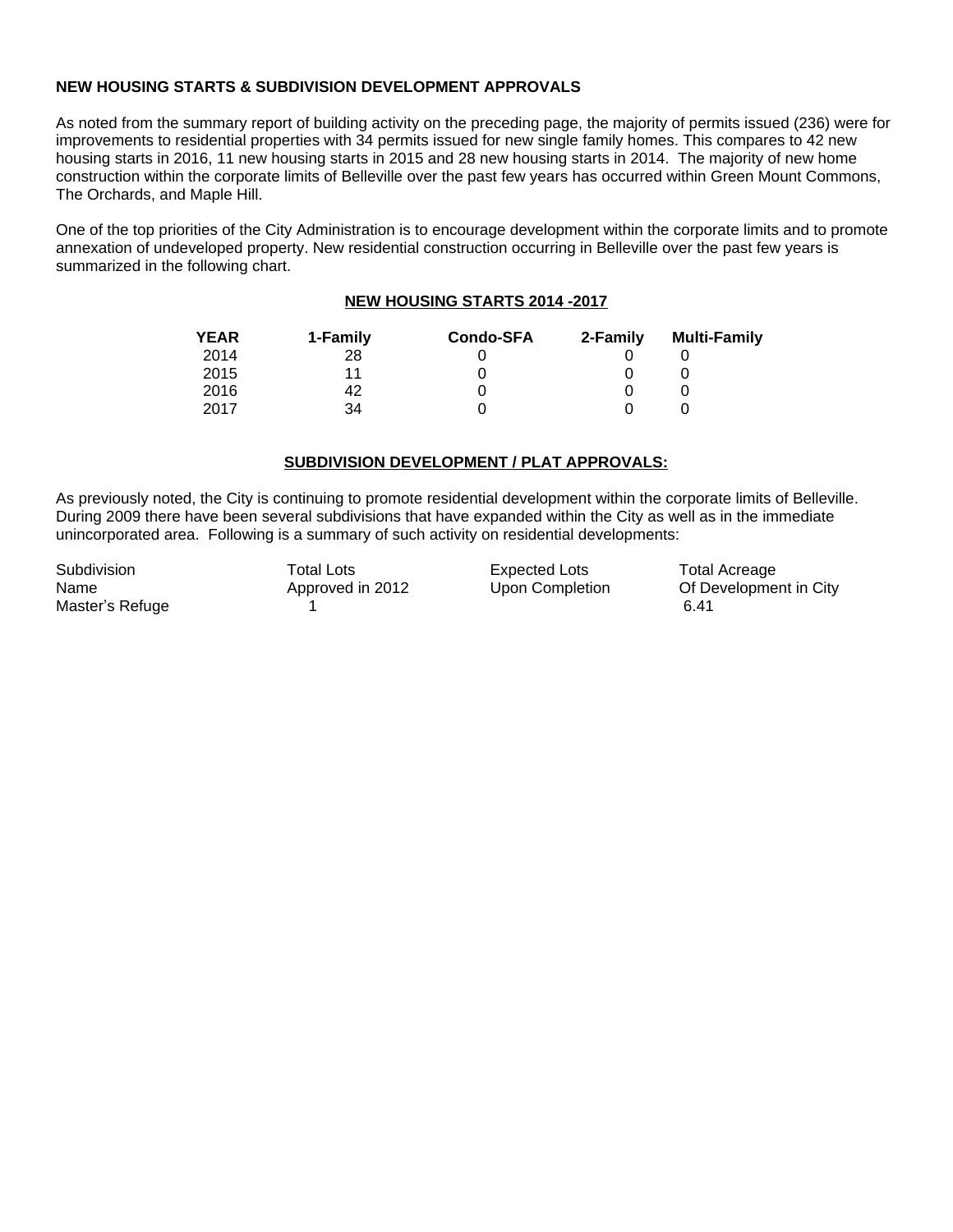#### **TOTAL PERMITS & FEES COLLECTED : 2014 - 2017**

A breakout of total permits and fees collected by the City for all work within the corporate limits of Belleville for the period 2014 - 2017 follows:

|                                    |                | 2014             |                | 2015        |                | 2016            | 2017             |             |
|------------------------------------|----------------|------------------|----------------|-------------|----------------|-----------------|------------------|-------------|
| <b>ACTIVITY/PERMITS</b>            | <u>No.</u>     | Amount           | <u>No.</u>     | Amount      | <u>No.</u>     | Amount          | <u>No.</u>       | Amount      |
| Building & Zoning                  |                |                  |                |             |                |                 |                  |             |
| Bldg. permits                      | 305            | 100,143          | 345            | 100,143     | 365            | 92,149          | 375              | 94,373      |
| Demo. permits                      | 41             | 1,450            | 42             | 1,450       | 24             | 1,200           | 50               | 1,450       |
| Sign permits                       | 70             | 2,504            | 44             | 2,504       | 72             | 2,031           | 76               | 2,617       |
| Sub-Total                          | (416)          | <u>(104,097)</u> | (431)          | (57, 604)   | (461)          | <u>(95,380)</u> | (501)            | (98, 440)   |
| Electrical                         |                |                  |                |             |                |                 |                  |             |
| Permits                            | 723            | 22,090           | 708            | 23,050      | 758            | 24,945          | 720              | 24,043      |
| License fees                       | 101            | 5,050            | 100            | 5,000       | 100            | 5,000           | 91               | 4,750       |
| <b>Testing fees</b>                | 10             | 250              | 7              | 175         | $\mathbf 0$    | 0               | 11               | 275         |
| Sub-Total                          | (759)          | (26, 530)        | (830)          | (27, 265)   | (850)          | (29, 845)       | (822)            | (29,068)    |
| Gas, Oil & Solid Fuel Permits      | 95             | 1,495            | 114            | 2,018       | 116            | 1,980           | 149              | 2,714       |
| <b>Plumbing Permits &amp; Fees</b> | 142            | 3,105            | 134            | 2,941       | 386            | 14,812          | 321              | 11,364      |
| <b>Aeration Fees/Inspections</b>   | $\mathbf 0$    | 0                | 0              | $\mathbf 0$ | $\mathbf 0$    | 0               | 0                | 0           |
| Sub-Total                          | (227)          | (4,608)          | (229)          | (4, 436)    | (502)          | (16, 792)       | (470)            | (14,078)    |
| <b>Sewer Construction</b>          |                |                  |                |             |                |                 |                  |             |
| <b>Sewer Contracts</b>             | 72             | 311,255          | 30             | 100,125     | 60             | 249,200         | 59               | 280,995     |
| Sewer Inspections                  | 120            | 29,650           | 78             | 12,970      | 104            | 13,365          | 136              | 27,845      |
| <b>Excavation Permits</b>          | 82             | 2,465            | 39             | 1,825       | 208            | 4,980           | 43               | 2,420       |
| <b>Dumpster Permits</b>            | 19             | 950              | 22             | 1,110       | 31             | 1,550           | 31               | 1,550       |
| Sub Total                          | (293)          | (344, 320)       | (293)          | (116,030)   | (403)          | (269, 095)      | (269)            | (312, 810)  |
| <b>Boards &amp; Special Cases</b>  |                |                  |                |             |                |                 |                  |             |
| Zoning Bd. Cases                   | 74             | 13,190           | 34             | 9,480       | 44             | 6,520           | 75               | 12,440      |
| <b>Graphic Review cases</b>        | 0              | 0                | $\mathbf 0$    | 0           | $\mathbf 0$    | 0               | 0                | 0           |
| Area of Special Control cases      | 10             | 845              | $\overline{7}$ | 525         | 8              | 600             | $\Omega$         | $\mathbf 0$ |
| Home Occupations                   | 28             | 1,400            | 29             | 1,450       | 27             | 1,350           | 14               | 700         |
| <b>Business Occupancy</b>          | 106            | 10,600           | 102            | 10,200      | 84             | 8,400           | 134              | 13,557      |
| Non-Conforming Uses                | 0              | 0                | 0              | 0           | 00             | 0               | 0                |             |
| <b>Zoning Certificates</b>         | $\mathbf 0$    | $\mathbf 0$      | $\mathbf 0$    | $\mathbf 0$ | 5              | 150             | $\overline{2}$   | 50          |
| Sub-Total                          | (218)          | (26, 035)        | (172)          | (21, 655)   | (168)          | (17,020)        | (225)            | (26, 747)   |
| Master Plan/Prelim. Plat           | 0              | 0                | 0              | 0           | $\mathbf 0$    | 0               | 0                | 0           |
| <b>Green Space Fees</b>            | 0              | $\pmb{0}$        | $\mathbf{1}$   | 25,119      | $\mathbf 0$    | 0               | $\boldsymbol{0}$ | $\mathbf 0$ |
| Code Books                         | $\mathbf 0$    | 0                | 0              | 0           | $\mathbf 0$    | 0               | $\Omega$         | $\pmb{0}$   |
| Copies, misc .---                  | $\overline{0}$ | 0                | 0              | 0           | $\overline{0}$ | 0               | $\Omega$         | $\mathbf 0$ |
| Sub-Total                          | (0)            | (0)              | (1)            | (25, 119)   | (0)            | (0)             | (0)              | (0)         |
| <b>Totals</b>                      | 1,913          | 505,590          | 1,831          | 252,109     |                | 2,384 428,132   | 2,287            | 481,143     |

As can be noted from the above table, permit activity has increased with total fees collected in 2017 amounting to \$481,143.

Aeration and Septic permits and inspections are now coordinated through St. Clair County Health Department. This change occurred in the fall of 2005.

With coordinated departmental efforts, Building & Zoning, Economic Development & Planning and the Engineering Departments are now reflecting all revenues collected through a single annual report.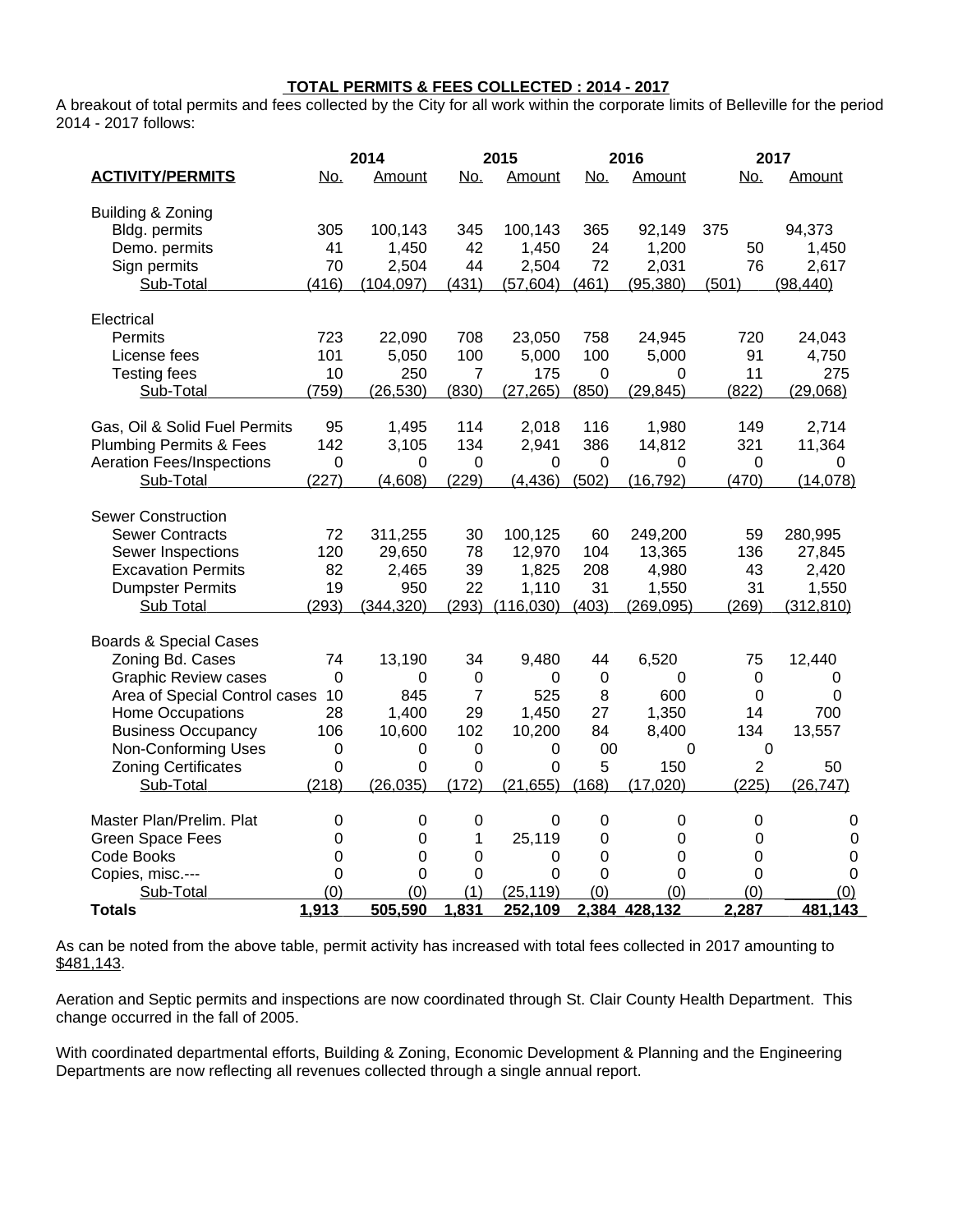## **CONSTRUCTION AND TECHNICAL INSPECTIONS**

A continuing goal of this Department is to provide the residents of Belleville and employees of City based businesses with safe environments. This effort is accomplished with Code Compliance and takes an entire team to accomplish. Our team is comprised of Building Inspectors, Technical Inspectors, Housing Inspectors and Secretarial Staff. The information set forth in this table shows the number of Inspections performed for the year for each Technical Field in the respective category. Due to space limitations in this report, we are able to bring you the current year's data only. Previous yearly data is available in the Building Department.

#### **Year 2017 Inspections**

| Commercial                  | <b>Building</b> | Electrical | Fuel Gas/Mech | Plumbing       | Total       |
|-----------------------------|-----------------|------------|---------------|----------------|-------------|
| <b>New Buildings</b>        | 31              | 50         | 10            | 24             | 115         |
| Additions                   | 3               | 4          | 0             | $\overline{2}$ | 9           |
| Renovations                 | 103             | 81         | 30            | 46             | 260         |
| Complimentary Business (*F) | 275             | 15         | 16            | 23             | 329         |
| Other Building Related (*A) | 10              | 0          | 24            | 0              | 34          |
| Signs (*B)                  | 20              | 9          | 0             | 0              | 29          |
| Commercial Misc. (*D)       | 0               | 52         | 15            | 24             | 76          |
| Service (*E)                |                 | 21         | 0             | 0              | 22          |
| <b>Fire Dept Request</b>    | 8               | 14         | 19            | 6              | 47          |
| Complaints                  | 44              | 3          |               | 9              | 57          |
| Sub Total                   | 494             | 249        | 100           | 134            | 977         |
| Residential                 | <b>Building</b> | Electrical | Fuel Gas/Mech | Plumbing       | Total       |
| New Housing                 | 157             | 174        | 95            | 115            | 541         |
| Additions                   | 25              | 7          |               | 6              | 39          |
| Renovations                 | 239             | 110        | 22            | 83             | 454         |
| Manufactured/Modular        | 16              | 2          | 0             | $\Omega$       | 18          |
| Other Building Related (*A) | 114             | 6          |               | 4              | 125         |
| Housing - Technical (*C)    | 343             | 648        | 332           | 231            | 1554        |
| Residential Misc. (*D)      | 17              | 266        | 87            | 210            | 580         |
| Service (*E)                | 0               | 115        | 0             | 0              | 115         |
| <b>IGD Request</b>          | 0               | 0          | 0             | 0              | $\mathbf 0$ |
| Complaints                  | 436             | 14         | 16            | 74             | 540         |
| Sub Total                   | 1347            | 1342       | 554           | 723            | 3966        |
| <b>Grand Total</b>          | 1841            | 1591       | 654           | 857            | 4943        |

(\*A) Other Building Related Inspections would include barns, shed, roofing, siding, demolition, etc.

(\*B) Inspections for Signs include the graphic and any electric used to operate sign.

(\*C) Housing – Technical inspection made per the request of the Housing Inspector for the related field.

(\*D) Commercial/Residential Misc. would include Air Conditioner units, Security Systems, Furnaces, Boilers, Water Heaters, Gas Logs, Solid Fuel Devices, Aeration/Septic Inspections, Misc. Plumbing Fixtures.

(\*E) Service includes all New Services, Service upgrades and New/Replacement panels.

(\*F) Complimentary Business Inspections are done through a Business License or at the request of the Department Head or Administration.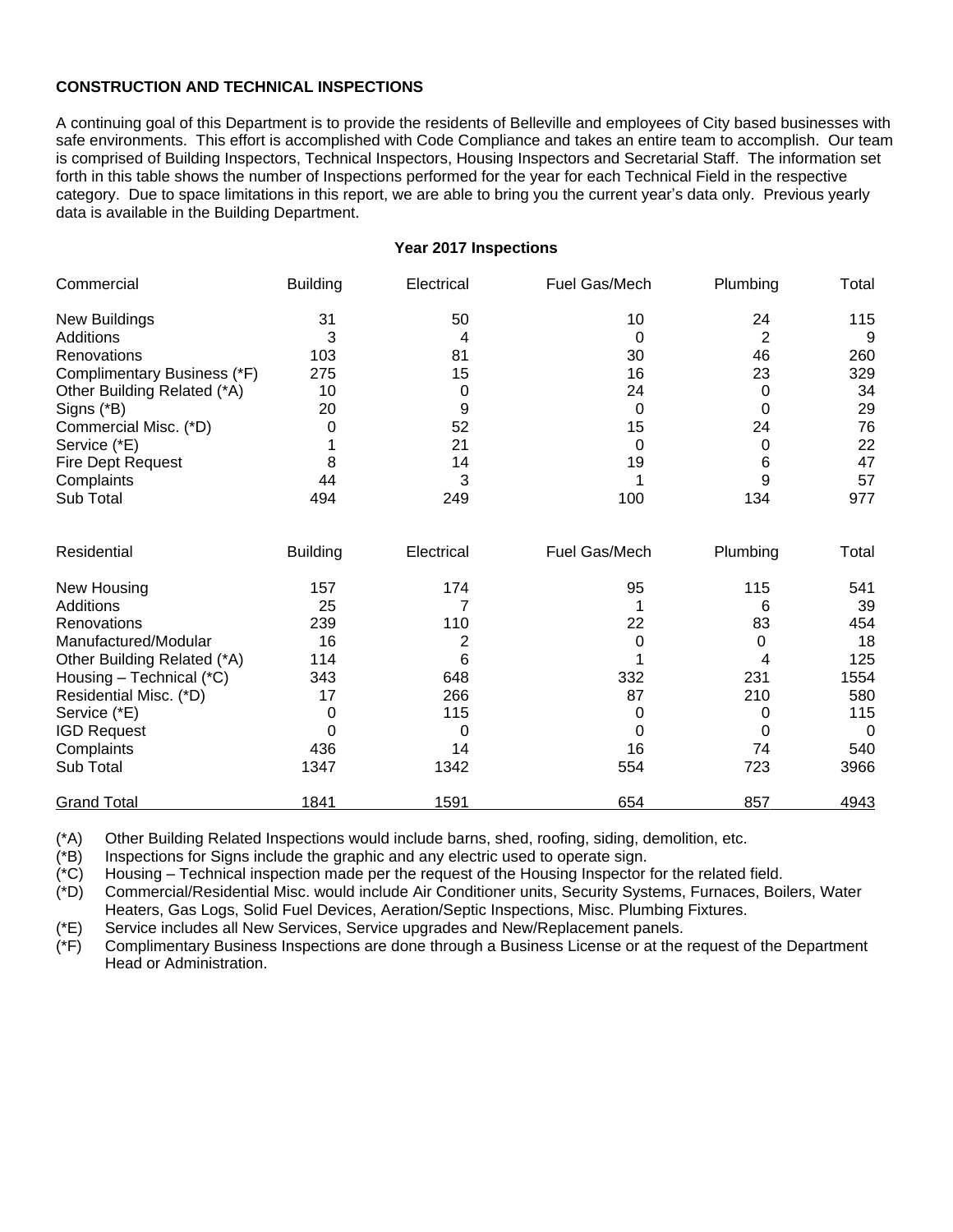#### **HOUSING OCCUPANCY INSPECTIONS & OCCUPANCY PERMITS:**

The City Housing Inspection Program has been in operation since 1988. Through the program, all housing units within the corporate limits are required to be inspected before occupancy is permitted to ensure that minimum health and safety standards are in compliance. An *"Occupancy Permit"* is required to be obtained by the homeowner / tenant upon change of occupancy. Fees for the program are \$60.00 for an inspection and \$50.00 for each occupancy permit. As noted from the accompanying chart, the City collected \$278,490 in total fees (inspection & occupancy permits) for 2017. In comparison, the fees collected for occupancy permits and inspections in 2016 were \$293,475.

## **HOUSING INSPECTION PROGRAM - SUMMARY REPORT 2013 – 2017**

| <b>ACTIVITY</b><br><b>Housing Inspections</b> | 2013      | 2014      | 2015      | 2016      | 2017      |
|-----------------------------------------------|-----------|-----------|-----------|-----------|-----------|
| Original Inspections                          | 2,590     | 2,662     | 2,587     | 2,587     | 2,497     |
| Re-inspections                                | 1678      | 1,684     | 1,862     | 1,901     | 1,854     |
| <b>Total Inspections</b>                      | 4,468     | 4,346     | 4,449     | 4,486     | 4,351     |
| <b>Violations Detected</b>                    |           |           |           |           |           |
| Original Insp. w/ no violations               | 1,219     | 1,228     | 1,083     | 1,039     | 1,019     |
| Original Insp. w/ violations                  | 1,371     | 1,434     | 1,504     | 1,546     | 1,478     |
| Re-inspections w/ no violations               | 1,248     | 1,251     | 1,368     | 1,422     | 1,335     |
| Re-inspections w/ violations                  | 392       | 433       | 494       | 479       | 519       |
| <b>Total Occupancy Permits Issued</b>         | 2,774     | 2,659     | 2,727     | 2,624     | 2,548     |
| Citations & Court Action                      |           |           |           |           |           |
| <b>Citations Issued</b>                       | 240       | 244       | 397       | 492       | 471       |
| In Court                                      | 240       | 244       | 397       | 492       | 471       |
| <b>Nuisance Complaints</b>                    | 2,497     | 2,633     | 2,752     | 3,038     | 2,469     |
| <b>Housing Program Fees</b>                   |           |           |           |           |           |
| <b>Crime Free Housing</b>                     | \$165,600 | \$188,220 | \$200,825 | \$189,750 | \$197,200 |
| <b>Occupancy Permits</b>                      | 138,675   | 138,750   | 141,800   | 135,850   | 124,880   |
| <b>Inspection Fees</b>                        | 155,610   | 161,550   | 156,850   | 157,625   | 153,610   |
| <b>Penalty Fees</b>                           | 0         | 0         | 0         | 0         | $\Omega$  |
| <b>Total Fees</b>                             | \$459,885 | \$488,520 | \$499,475 | \$483,225 | \$475,690 |
|                                               |           |           |           |           |           |

The number of occupancy permits issued by the Housing Office has **DEC** from 2,624 in 2016 to 2,548 in 2017. The above summary further shows that there were some 4,486 housing inspections conducted in 2016 as compared to 4,351 inspections in 2017.

The COPS Program on code enforcement has continued aggressively and we have seen marked improvement in Belleville's Housing stock. We abated 471 complaints either, through arrest, out-right abatement, signed agreement with the Housing Department, or in Court. Our Housing Inspectors handled all of these complaints along with the COPS unit.